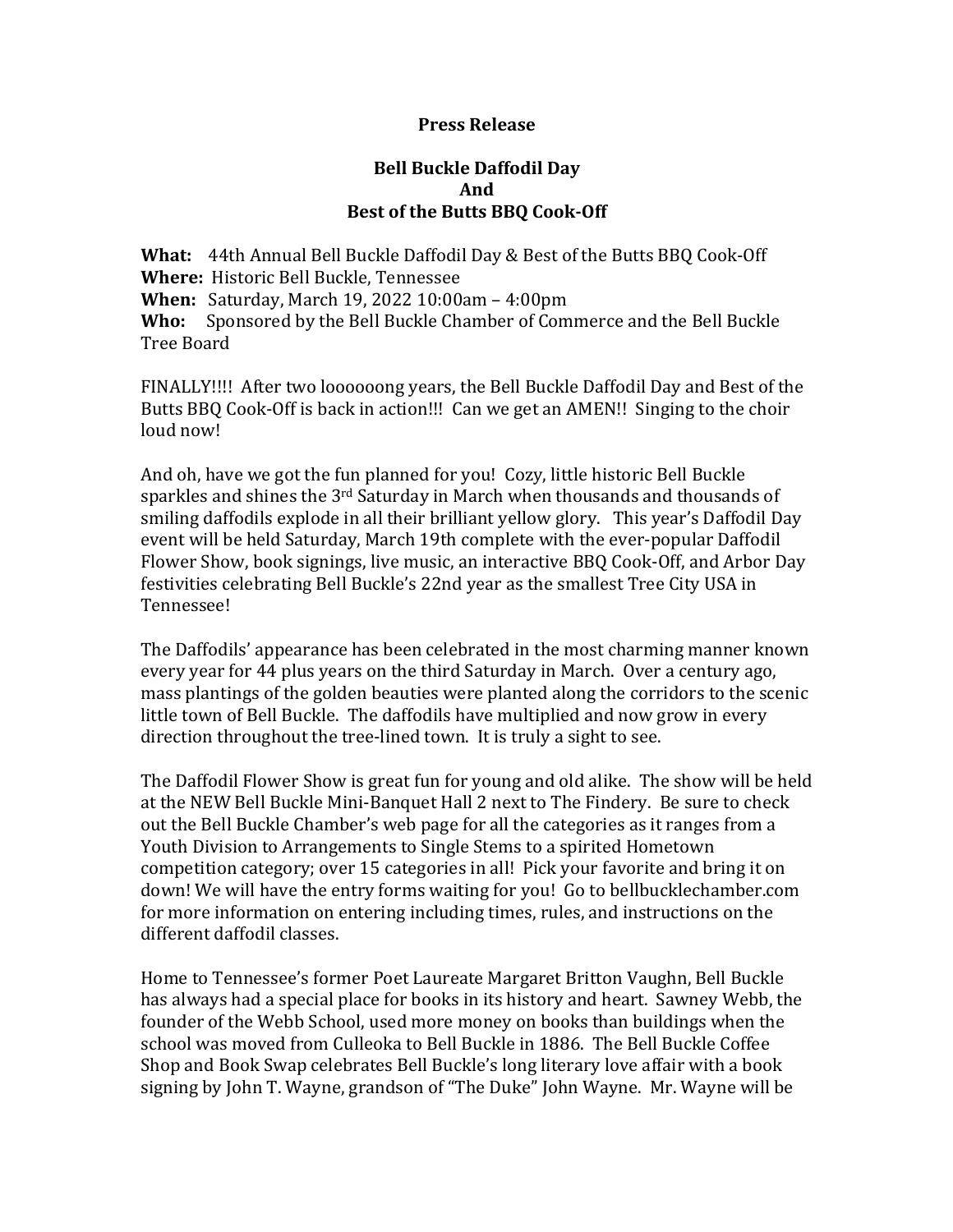signing books in his The Gaslight Boys" series. For more information on these book signings, go to the Bell Buckle Coffee Shop and Book Swap Facebook page.

A ton of fun is to be had at the Bell Buckle Best Of The Butts BBQ Cook-Off held on the Captain Rodney lot. Watch BBQ grill masters perfect their art and participate in the judging! The only thing better than the smell of BBQ is getting to sample all the entries. Meander around all the contestants' tents to observe the masters of the trade as they compete to be the best of the best. Tickets can be purchased on the Captain Rodney lot for the People's Choice Award. For a mere \$10 ticket, visitors can sample each of the contestants' entries and vote on their favorite. There will be winners named and the People's Choice Award on the Captain Rodney at 4pm. There is truly no bragging better than the one that says you have the best butt in Bell Buckle!

Food trucks will be on hand in addition to all the wonderful food at the Bell Buckle Café. No one ever really complains about leaving Bell Buckle hungry. Just saying.....

Spring and outdoor themed vendors will be selling their wares all day. Live music will be performed by Olivia Mason and Chase Clanton on the Quilt Square. And of course, there's the always-popular Tree Seedling give away. This year's seedlings will be Hybrid Chestnut, Buttonbush, and Nuttall Oak. And yes, as always, they are free. But they go fast so don't be late!

The whimsical and unique stores will be showcasing their new Spring merchandise too. Be sure to check out the window displays at Phillips General Store. These windows are always a treat and give stiff competition to those New York windows! Also note that 1852 Antiques, Hilltop Antiques, and Simplicity will be taking 20% off anything with a daffodil or any other flower on it (unless it's marked ND for No Discount). 

As The Duke would say "Life is tough, but it's tougher when you're stupid". Don't be stupid by missing out on Bell Buckle's Daffodil Day and Best of the Butts BBQ Cook-Off! 

Daffodil lined roads will lead you to Historic Bell Buckle where you're always "Close to Home, but A World Away"

> *For more information, contact: www.bellbucklechamber.com*

# **44th Annual DAFFODIL DAY 2020 Schedule**